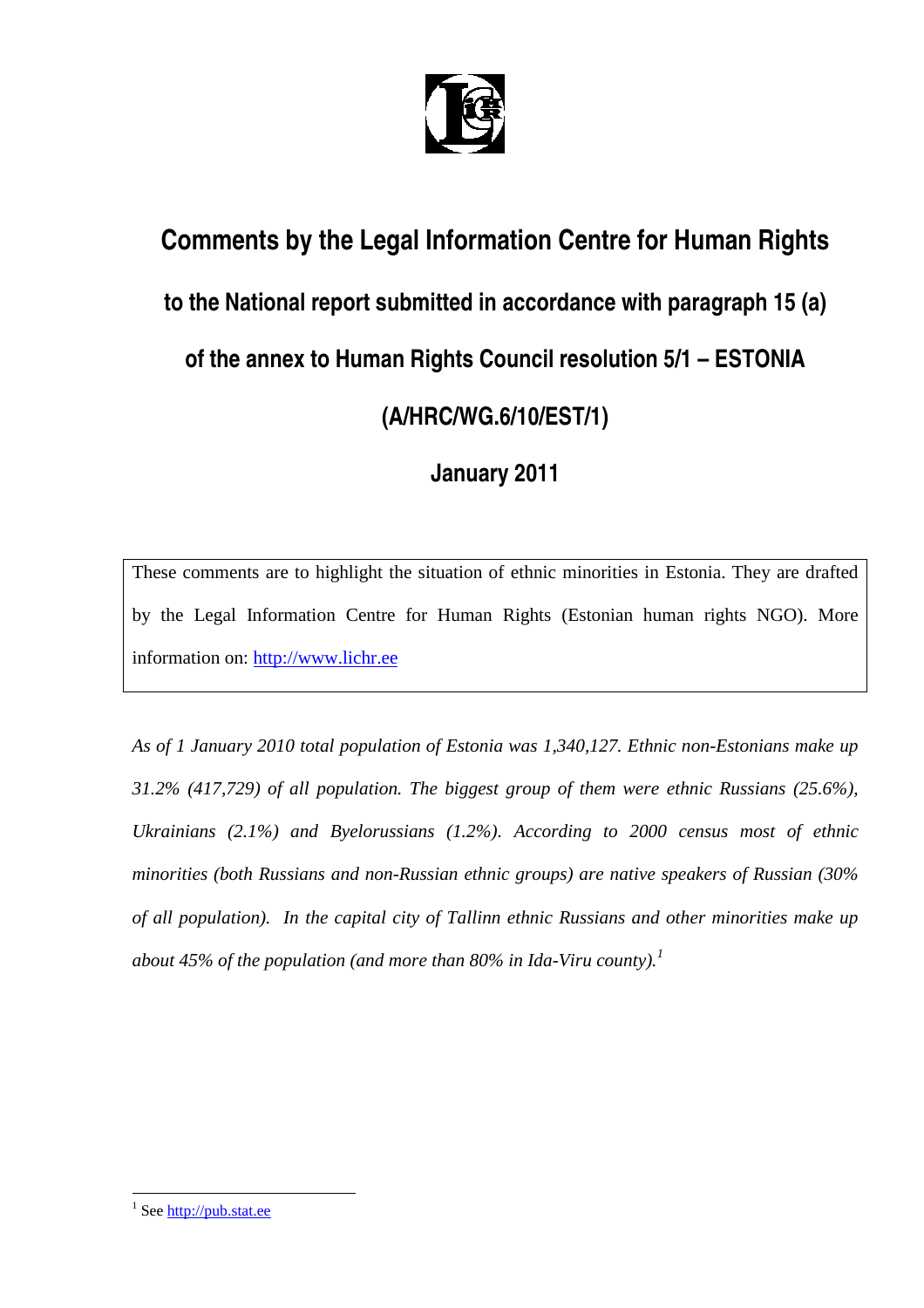# **Contents**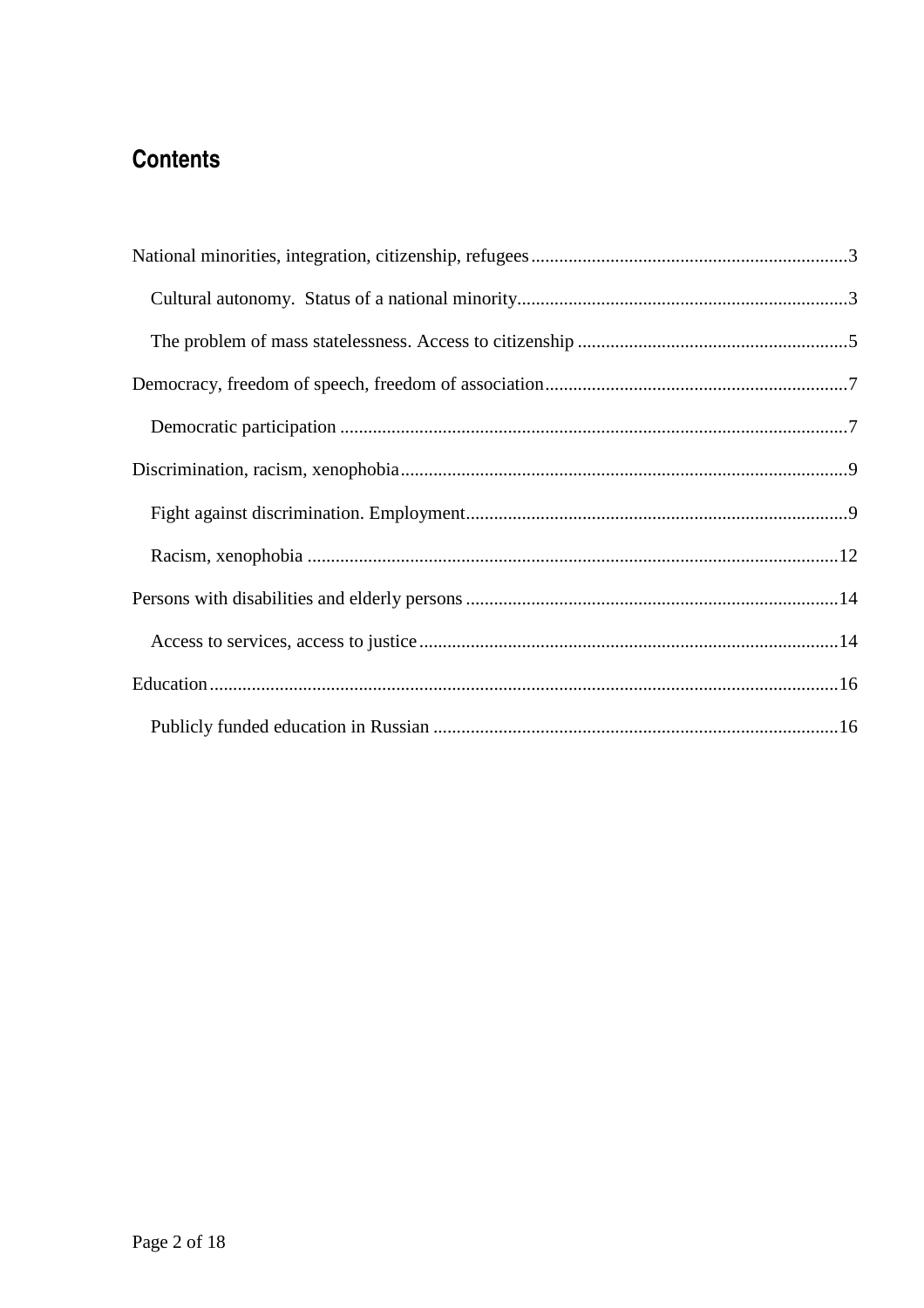# **National minorities, integration, citizenship, refugees**

### **Cultural autonomy. Status of a national minority**

#### *Facts:*

- Estonia adopted the National Minorities Cultural Autonomy Act in 1993. The first autonomy bodies were created by Swedes and Finns in early 2000s. In 2009 the Ministry of Culture formed an expert group to discuss possible amendments to this act.<sup>2</sup>
- The National Minorities Cultural Autonomy Act and the instrument of ratification of the Framework Convention for the Protection of National Minority (FCNM) both include an identical definition of a "national minority" (only Estonian nationals can be recognised as such). However, non-citizens may take part in the actives of a cultural autonomy (but without the right to participate in decision-making).
- A recent attempt to found a Russian cultural autonomy failed due to the critical position of the Ministry of Culture regarding capacities of an applicant organisation.<sup>3</sup>
- Estonia does not have any other acts specifically dedicated to national minority members.

#### *Comments:*

• International and national experts have repeatedly criticised the National Minorities Cultural Autonomy Act as a clumsy and inefficient tool to address the pending problems of the minority population. Most of experts advocated for the adoption a new comprehensive act to enlist and guarantee basic minority rights.

 $2^2$  Directive of the Ministry of Culture of 28 June 2010 no. 28L

<sup>&</sup>lt;sup>3</sup> Directive of the Ministry of Culture of 26 February 2009 no. 69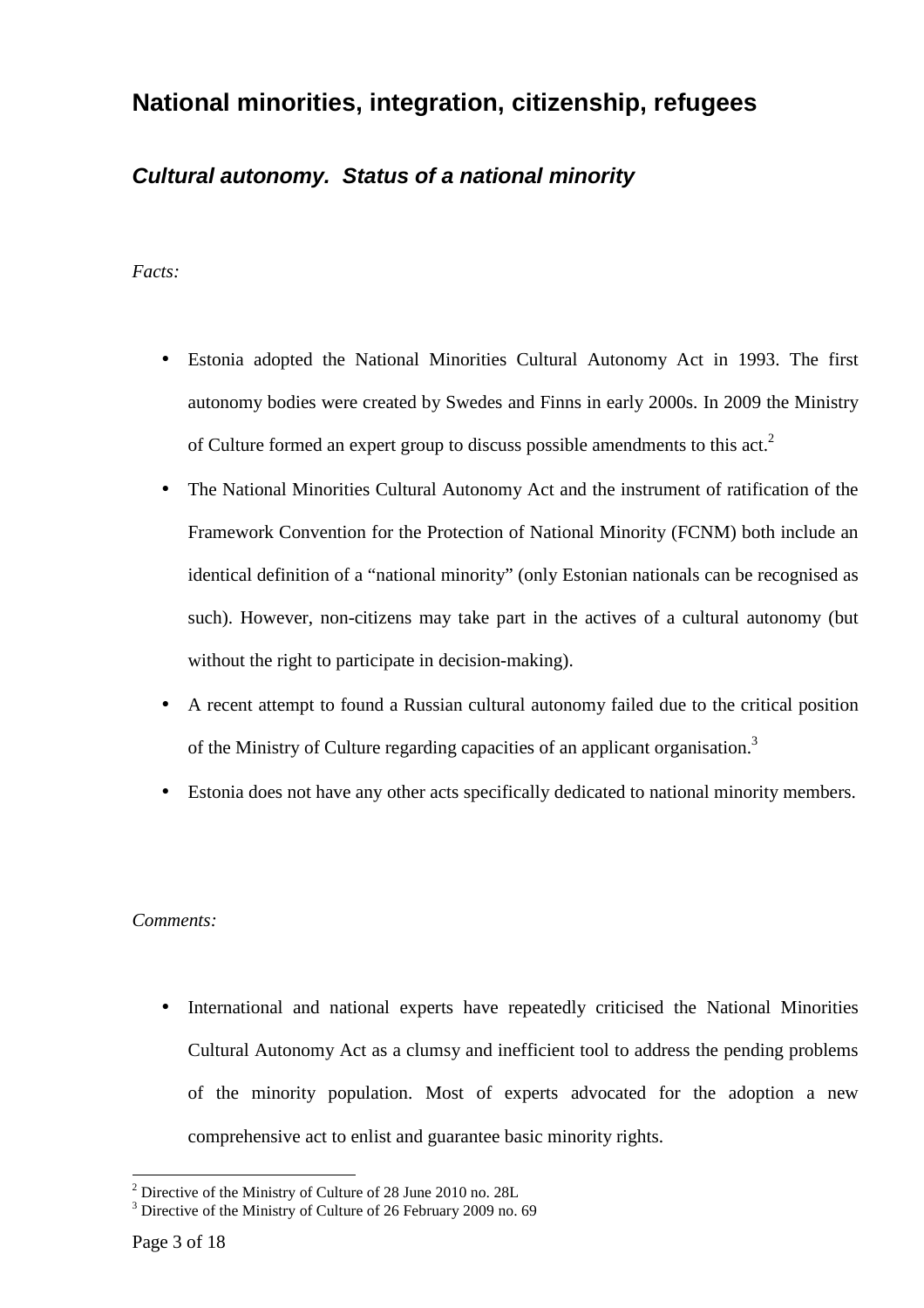- Some 1/3 of Estonian population are ethnic non-Estonians and 1/6 of the population are long-termed residents of Estonia without Estonian citizenship (see below). That means that about half of minority population falls outside the scope of the definition of "a national minority" (as provided for in the National Minorities Cultural Autonomy Act and in the instrument of ratification of the FCNM).
- The situation regarding non-registration of a Russian cultural autonomy was to put to prove the low practical applicability of a law in case of a minority group which makes up 1/4 of the total population of the country.

#### *Recommendations:*

- To abolish citizenship criterion from the official definition of "a national minority" (also in the instrument of ratification of the Framework Convention for the Protection of National Minority)
- To adopt a new comprehensive act to enlist and guarantee basic minority rights
- To address adequately in legal terms an outstanding position of a Russian minority as a second to Estonians ethnic group who speaks a second to Estonian language of social communication.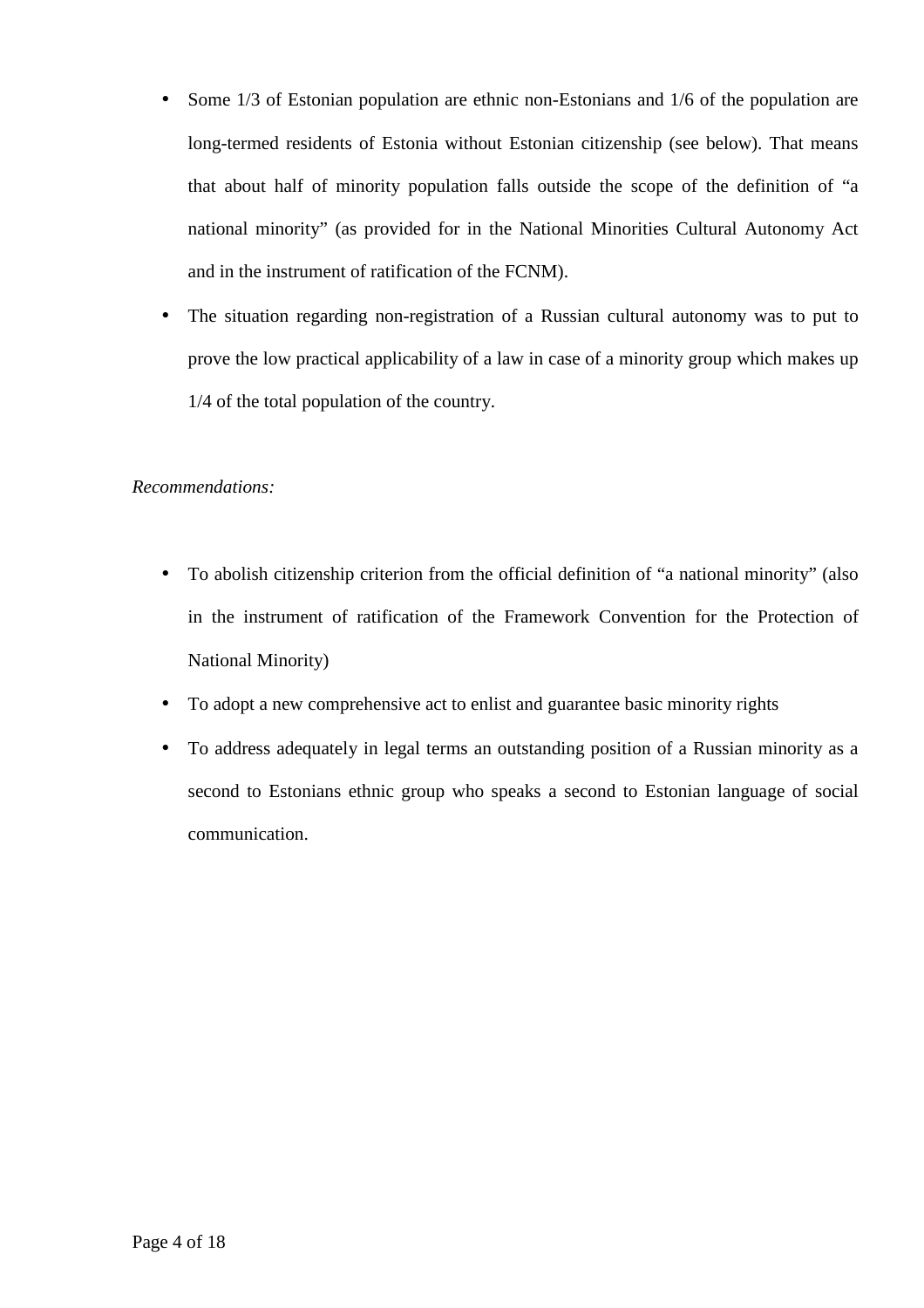### **The problem of mass statelessness. Access to citizenship**

*Facts:* 

- According to the Population Register, as of 2 January 2010 aliens make up about 16% of all population, including 7.4% of persons with undetermined citizenship (i.e. stateless former Soviet citizens) and 8.5% of foreign citizens (mostly citizens of the Russian Federation). The number of residents of undetermined citizenship was 101,041. However, naturalisation in 2007 was as few as  $4,228, 2008 - 2,124, 2009 - 1,670, 42010$  $-1,184$ .<sup>5</sup> The Government claims that some surveys confirm that "the reasons for not applying for citizenship are mostly practical in nature and the increased difficulties for travelling to Russia after obtaining Estonian citizenship is one major reason" (national report, section 111).
- The Citizenship Act foresees simplified naturalisation procedure for minors under 15 (in case of naturalisation of a parent or if both parents are stateless), disabled (they can be permitted not to pass all or some parts of tests), persons born before 1 January 1930 (no written part of the language test; however, a written test on Constitution and Citizenship Act shall be passed). The minimal requirements to Estonian language test are equal to B1 (both oral and written proficiency is checked at special exams).
- Estonian government has recently conducted several small scale information campaigns for aliens willing to naturalise.

<sup>&</sup>lt;sup>4</sup> See http://www.vm.ee/?q=en/node/5694

<sup>&</sup>lt;sup>5</sup> Data provided on request by the Police and Border Guard Board (24 January 2011)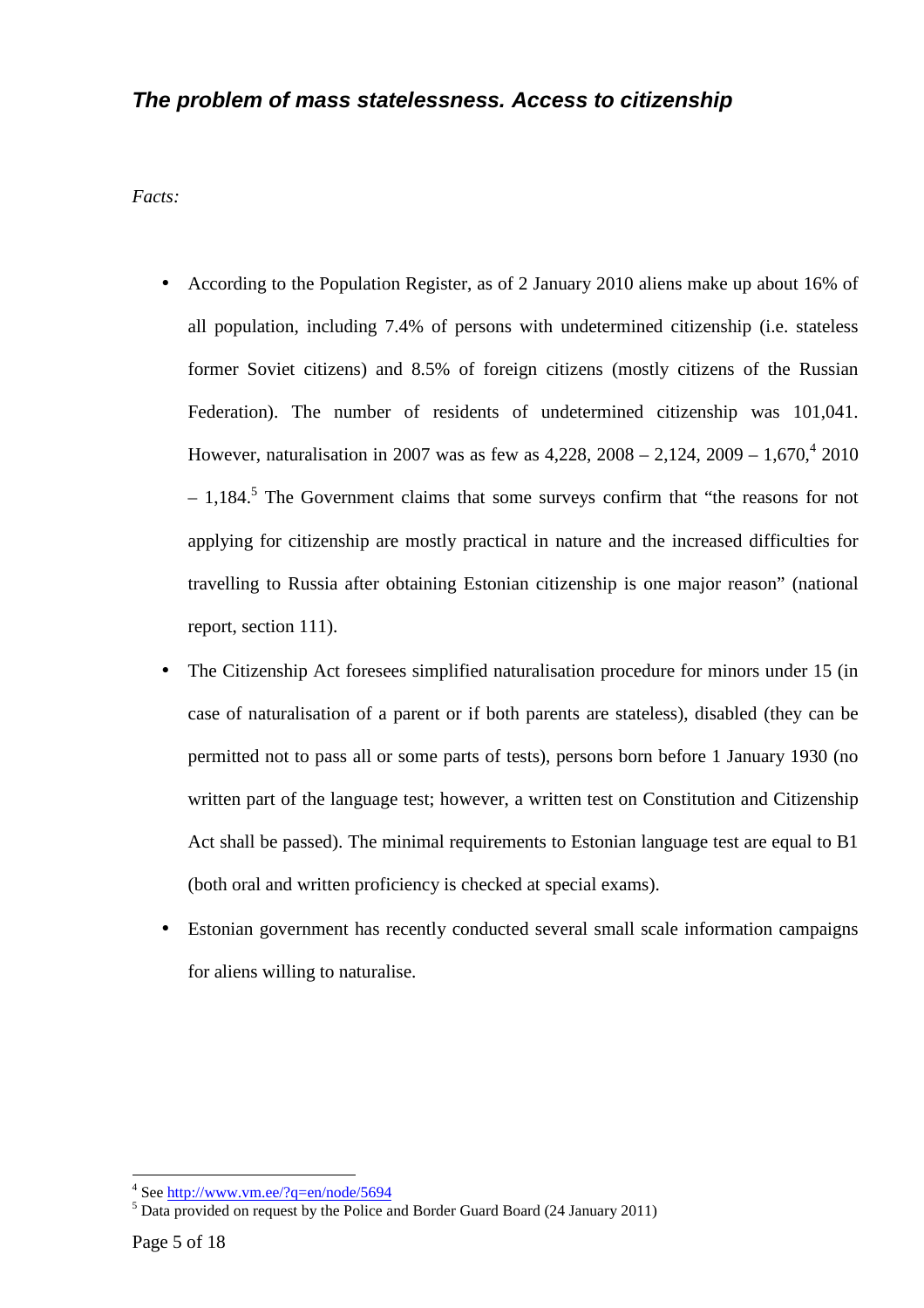- Most of aliens are those settled in Estonia during the Soviet era and not recognised as Estonian citizens when Estonia regained independence and the USSR collapsed (or their children). In legal terms in 1991 they become immigrants without changing a place of residence.
- B1 level language requirements are very demanding for older generations. As for special procedures, simplified language test is available for those who are now aged 81 or older.
- Children born to stateless parents are entitled to a simplified naturalisation procedure but not to be recognised as Estonian citizens (compare: Article 7 (1) UN Convention of the Rights of the Child).
- Children aged 15-17 shall pass all naturalisation tests.
- According to Integration Monitoring studies, in 2005 74% of stateless people would like to receive Estonian citizenship, in  $2008 - 51\%$ . Experts believe that this is a result of tensions between minorities and the Estonian State after the April 2007 events (removal by order of the Government of the Republic of the WWII monument from the centre of Tallinn which resulted in large-scale protests on behalf of Russian-speaking minorities).
- According to Integration Monitoring study of 2008, Russian-speaking minority members believe that for ethnic minorities the main reasons for not participating in naturalisation procedures are poor Estonian language proficiency (92%) and demanding naturalisation tests (88%). Only then "practical reasons for not applying" followed.<sup>7</sup>
- Information campaigns for aliens willing to naturalise were not successful considering very low numbers of those naturalised.

<sup>&</sup>lt;sup>6</sup> See http://www.meis.ee/raamatukogu?book\_id=196, p. 129

<sup>&</sup>lt;sup>7</sup> Ibid, p. 131; (results for the answers: "yes, definitely" + "this also")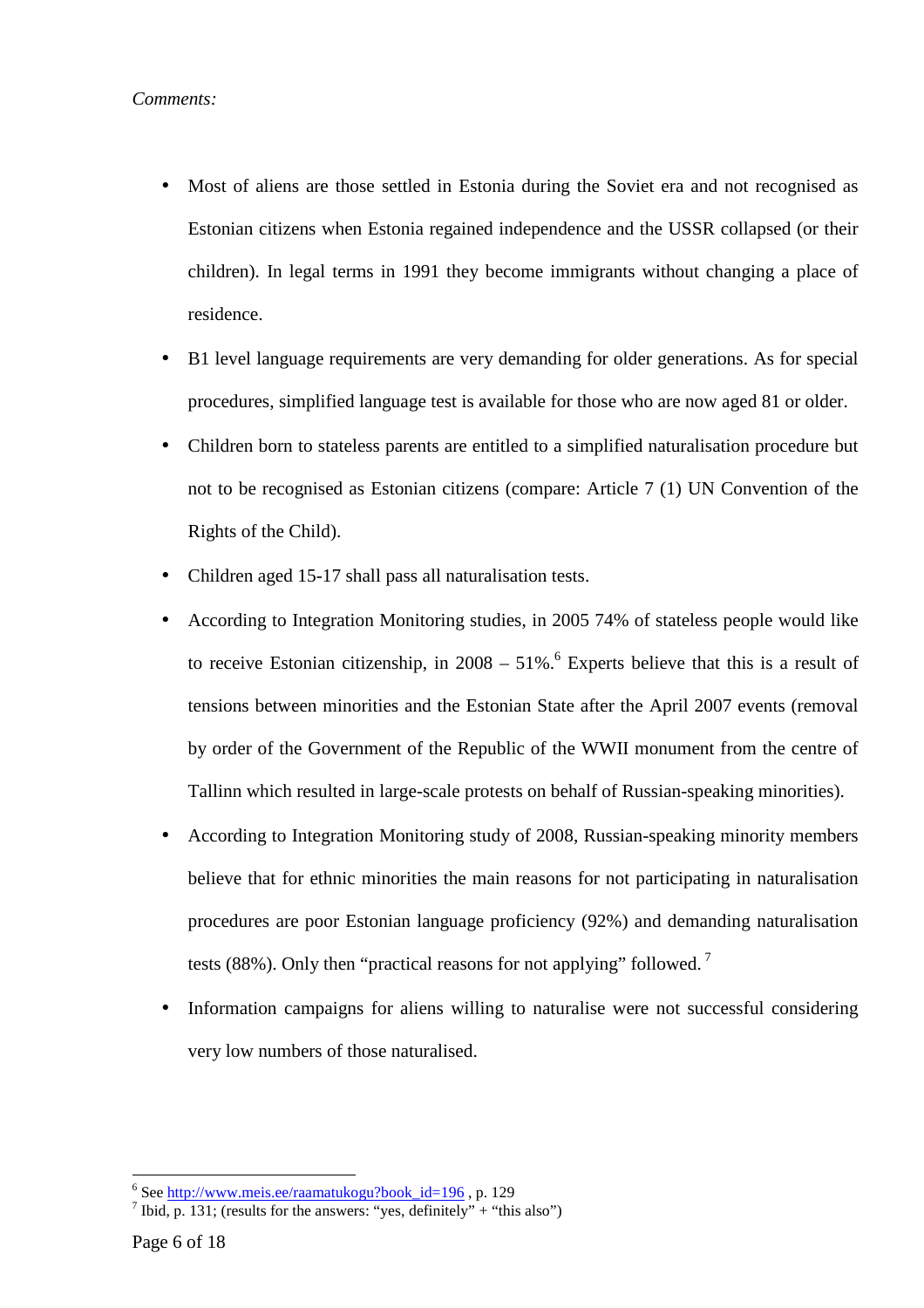• In recent years the Parliament did not support several initiatives of the opposition Centre Party to simplify naturalisation for some categories of aliens.<sup>8</sup>

#### *Recommendations:*

- To ratify the Convention on the Reduction of Statelessness (1961) and the European Convention on Nationality (1997)
- To waive naturalisation tests for older generation and for minors aged 15-17
- To simplify naturalisation tests for those settled in Estonia during Soviet era and their children
- For stateless minors born to stateless parents in Estonia to substitute simplified naturalisation procedure with a procedure of recognition as an Estonian national
- To enhance informing alien population about naturalisation procedures and of bonuses to be naturalised

# **Democracy, freedom of speech, freedom of association**

### **Democratic participation**

#### *Facts:*

• Every seventh resident of Estonia is not a citizen of the country (half of all ethnic minority members - see above). The overwhelming majority of non-citizens are ethnic Russians and other Russian-speaking minorities settled in the country after WWII during

<sup>8</sup> Bills no. 126 and 306 (XI Riigikogu) to introduce in Estonia the *ius soli* principle; Bill no. 113 (XI Riigikogu) to simplify the naturalisation requirements for older people and for some other groups.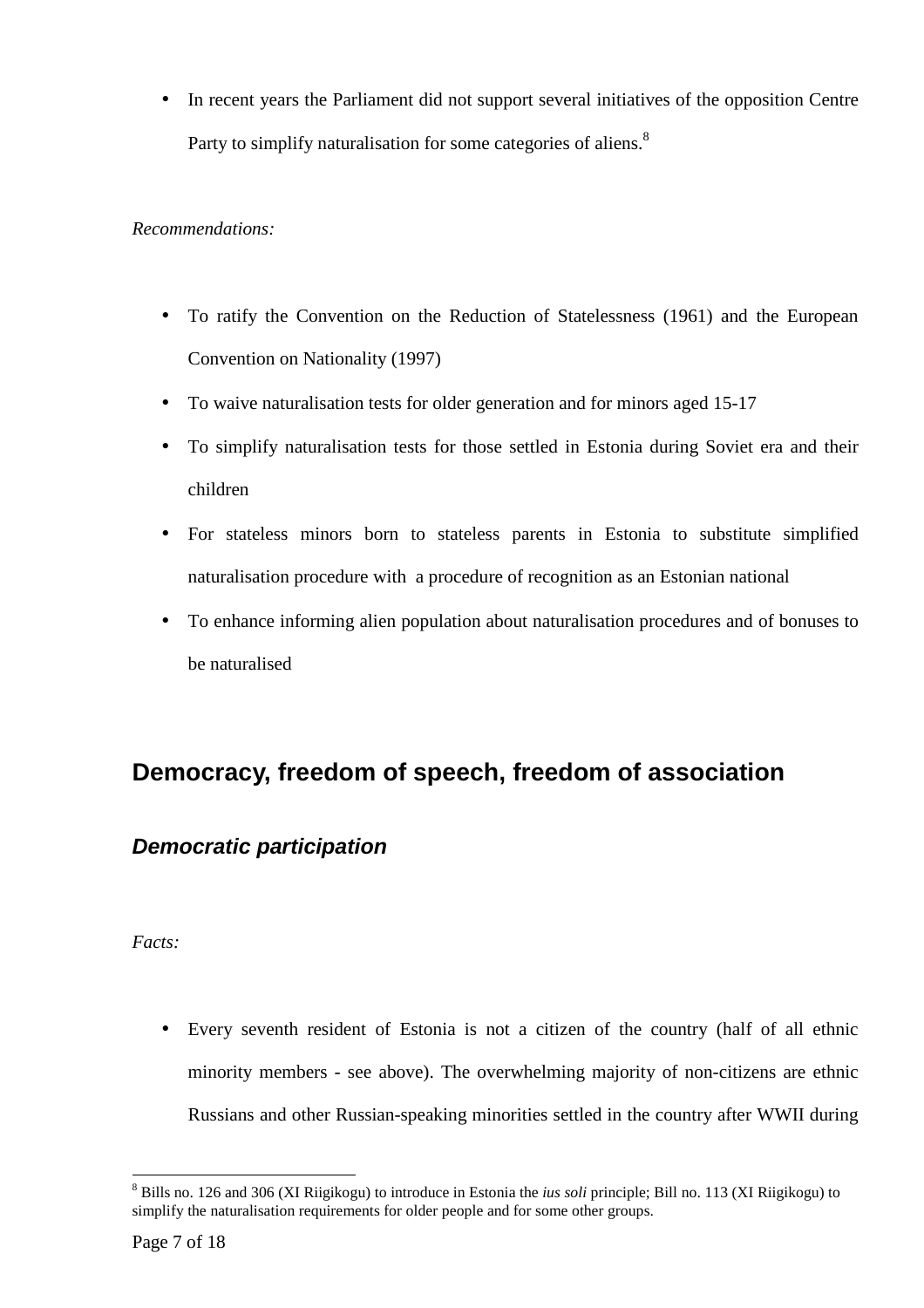the Soviet era (or their children). The Estonian state treats them as immigrants: They were not recognised as citizens of Estonia in 1991 when the country regained independence.

- According to valid legislation non-citizens (including stateless) cannot be members of political parties. They cannot work as public servants. However, exceptions were made for EU citizens. Non-citizens cannot take part in national (parliament's) election. However, third country nationals can vote at local self-government's council election. EU citizens can also be elected to these councils. Only Estonian and other EU citizens enjoy the right of both passive and active suffrage at European Parliament election.<sup>9</sup>
- People of minority origin are modestly represented in a political leadership of the country. Thus, after 1992 only once a person of minority origin was a member of the Government of the Republic (as a minister without portfolio).<sup>10</sup> There are very few people of minority origin in the boards of five political parties represented in the Parliament. In recent years ethnic minorities make up no more than 7-8% of all MPs.<sup>11</sup>

#### *Comment:*

• In Estonia people of minority origin (mostly long-termed or multigenerational residents) do not take an adequate part in democratic processes. Among main reasons are: lack of Estonian citizenship, poor Estonian language proficiency and/or exclusive approach of the political leadership.

<sup>&</sup>lt;sup>9</sup> Political Parties Act (Article 5 (1)), Public Service Act (Article 14), national report (sections 38, 46)

<sup>&</sup>lt;sup>10</sup> Mr Eldar Efendijev, see http://www.valitsus.ee

<sup>&</sup>lt;sup>11</sup> See http://www.riigikogu.ee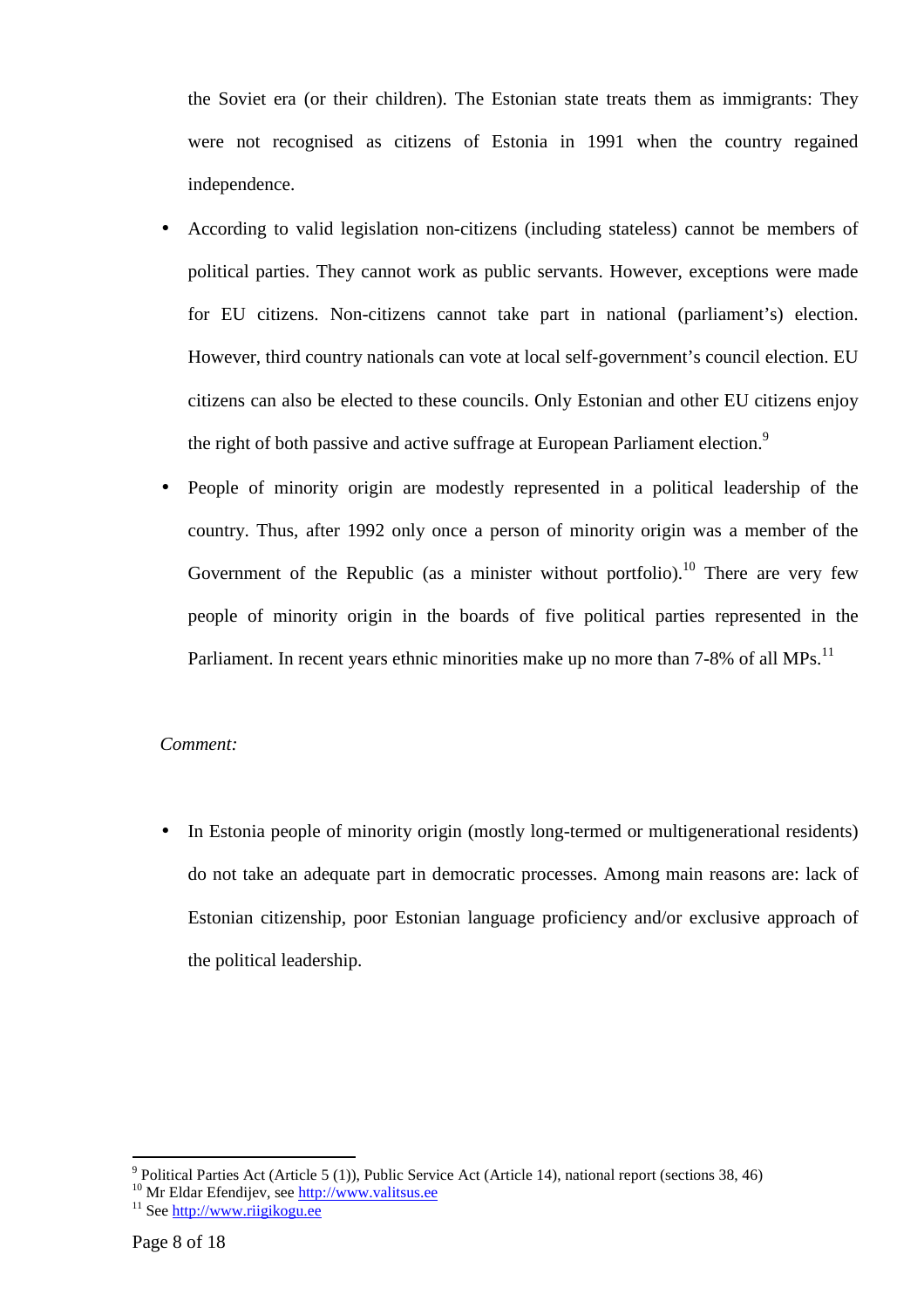- In addition to measures aimed at promoting naturalisation (see above) and mastering the Estonian language, it is important to speed up integration of minority members in political and social life.
- To provide third country nationals (non-EU citizens) with the right of passive suffrage at local self-government's council election and of active suffrage at European Parliament election.
- To provide third country nationals (non-EU citizens) with the right to work as low-ranked public servants.

# **Discrimination, racism, xenophobia**

# **Fight against discrimination. Employment**

*Facts:* 

- Estonia adopted the Gender Equality Act in 2004 and the Equal Treatment Act (to combat *inter alia* ethnic and religious discrimination) in late 2008. Up until now there is almost no discrimination related case law.<sup>12</sup> In 2003-2009 no crimes were registered on the grounds of Article 152 (violation of equality) of the Penal Code.<sup>13</sup>
- The Chancellor of Justice resolves discrimination disputes and implements the principles of equality and equal treatment; however, he is able to report about very few activities in

<sup>&</sup>lt;sup>12</sup> See http://www.nc.ee, http://www.kohus.ee/kohtulahendid/index.aspx

<sup>&</sup>lt;sup>13</sup> See http://www.just.ee/orb.aw/class=file/action=preview/id=49210/Kuritegevuse+andmed+2003-2009.xls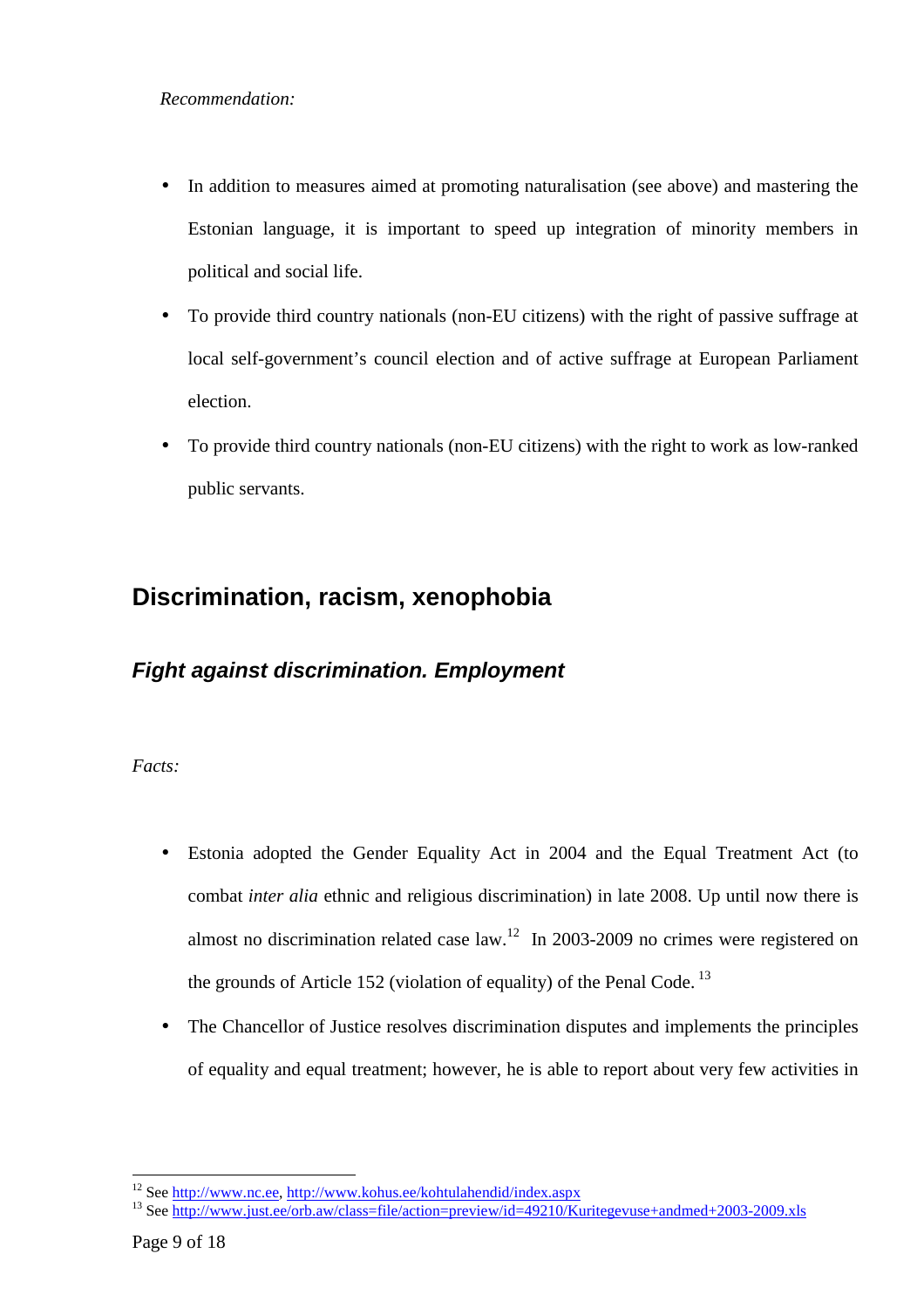the area.<sup>14</sup> The main equality body – the Gender Equality and Equal Treatment Commissioner – has only two staff members (including Commissioner herself).<sup>15</sup>

- In the third quarter of 2010 unemployment rate in Estonia was 15.5%. Among males it was 16.1% (ethnic majority: 12.4%; ethnic minorities: 23.3%), among females 14.9% (ethnic majority: 11.4%; ethnic minorities:  $20.8\%$ ).<sup>16</sup>
- According to sociological studies there is a rise of the "unexplained gap" in the salaries of ethnic Estonian and non-Estonian males. In the early 1990s there were practically no unexplainable differences, later ethnic Estonians started to earn 10-15% more than Russians (and significantly more in Tallinn). The ethnic wage gap is equal for young and established workers.<sup>17</sup>
- The first comprehensive study of the problem of unequal treatment commissioned by the Ministry of Social Affairs was carried in 2007. 60% of surveyed ethnic Russians regarded unequal treatment as a topical problem (43% of ethnic Estonians). Minority members cited ethnic origin, the native language, lack of fluency in Estonian, and citizenship as discrimination grounds more often than Estonians.<sup>18</sup> According to the same study the ethnic non-Estonians who were fluent in Estonian and who had had the experience of being discriminated against claimed to be disadvantaged more often than those who were not fluent when they were getting employed (41% vs. 24%), getting paid (40% vs. 14%), and being promoted (15% vs. 4%). For ethnic Estonians the relevant figures were 17, 28 and  $11\%$ .<sup>19</sup>
- For minorities proficiency in Estonian language still do not mean equal opportunities on the labour market. According to the analysis of Estonian Labour Force Studies in the

<sup>&</sup>lt;sup>14</sup> See http://www.oiguskantsler.ee/?menuID=55

<sup>15</sup> See http://www.svv.ee/index.php?id=550

<sup>&</sup>lt;sup>16</sup> See http://pub.stat.ee.

<sup>&</sup>lt;sup>17</sup> See e.g. http://www.mtk.ut.ee/orb.aw/class=file/action=preview/id=240702/febawb53.pdf  $18$  See

http://www.sm.ee/fileadmin/meedia/Dokumendid/Sotsiaalvaldkond/kogumik/Isiku\_20tunnuste\_20v\_C3\_B5i\_20s\_C 3\_B5tsiaalse\_20positsiooni\_20t\_C3\_B5ttu\_20aset\_20leidev\_20ebav\_C3\_B5rdne\_20kohtlemine\_\_20Uuringuraport  $1$ <sub>...pdf</sub>, p. 19, 21

 $\frac{1}{19}$  Ibid, p. 95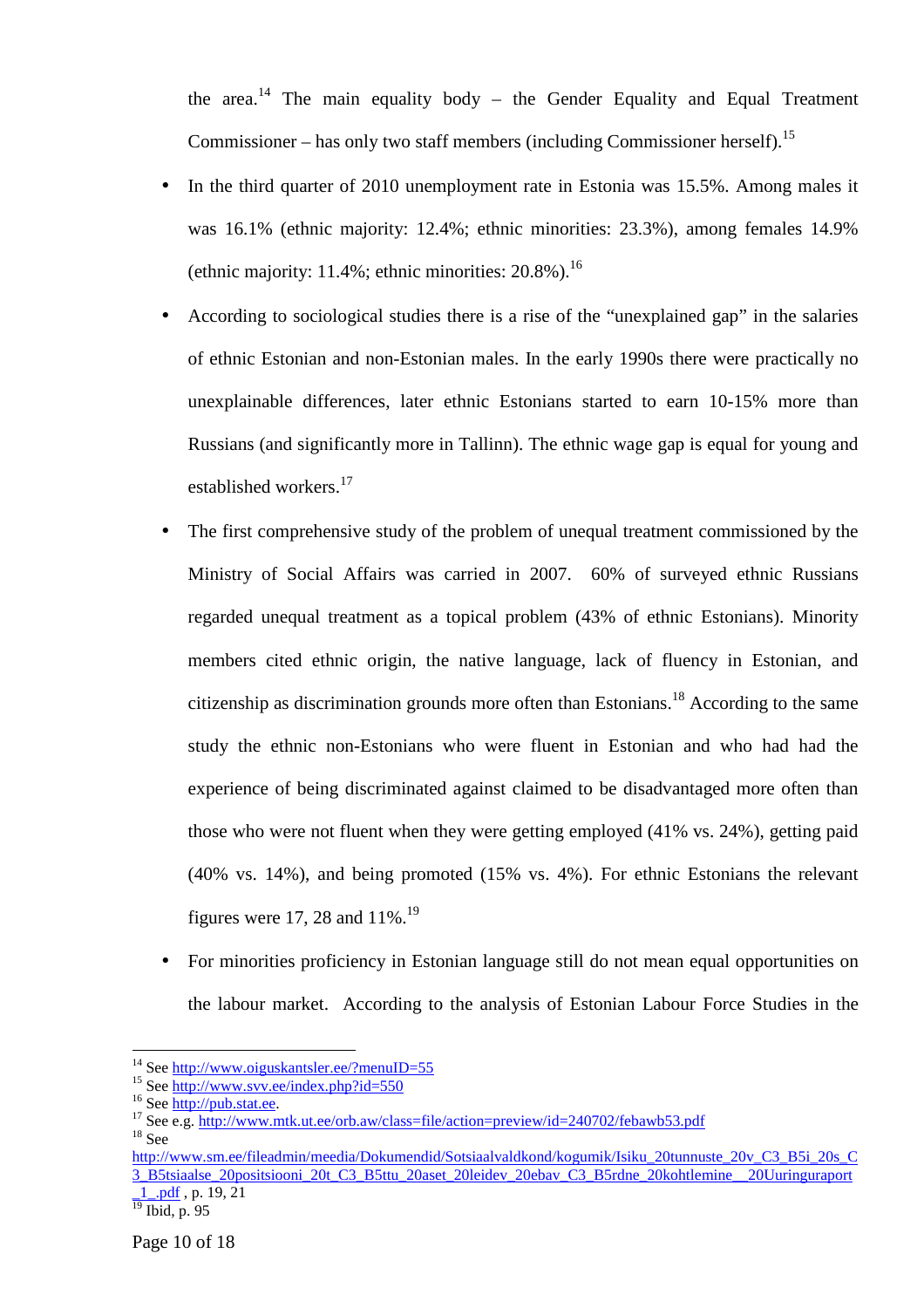period 2001-2007, provided all other skills and characteristics being equal, for ethnic non-Estonians, even with a good knowledge of the Estonian language and Estonian citizenship, it would be 1.4 times more difficult (1.4 times less likely) to get a position of a manager/leading specialist as compared with ethnic Estonians.<sup>20</sup>

#### *Comments:*

- In spite of lack of court cases and very limited number of complaints filed with equality bodies, quite many Estonian residents alleged to come across discrimination. The existing equality bodies and national judiciary are seemingly not efficient in the area of fight against discrimination.
- The main equality body the Gender Equality and Equal Treatment Commissioner is manifestly weak in terms of resources available.
- In addition to standard explanations of minority's high unemployment rate (poor language competence, lack of social capital and the sharp decline of labour force demand in those branches of economy where minority were traditionally overrepresented) the sociological studies show the growing importance of the ethnic dimension in the labour market which could also mean (latent) ethnic/linguistic discrimination.

#### *Recommendations:*

- To ratify Protocol 12 (2000) to the European Convention on Human Rights
- To enhance capacity of the Chancellor of Justice and the Gender Equality and Equal Treatment Commissioner to deal with cases of ethnic and linguistic discrimination

 $20$  See http://www.lichr.ee/main/assets/seminarestlow.pdf, p. 24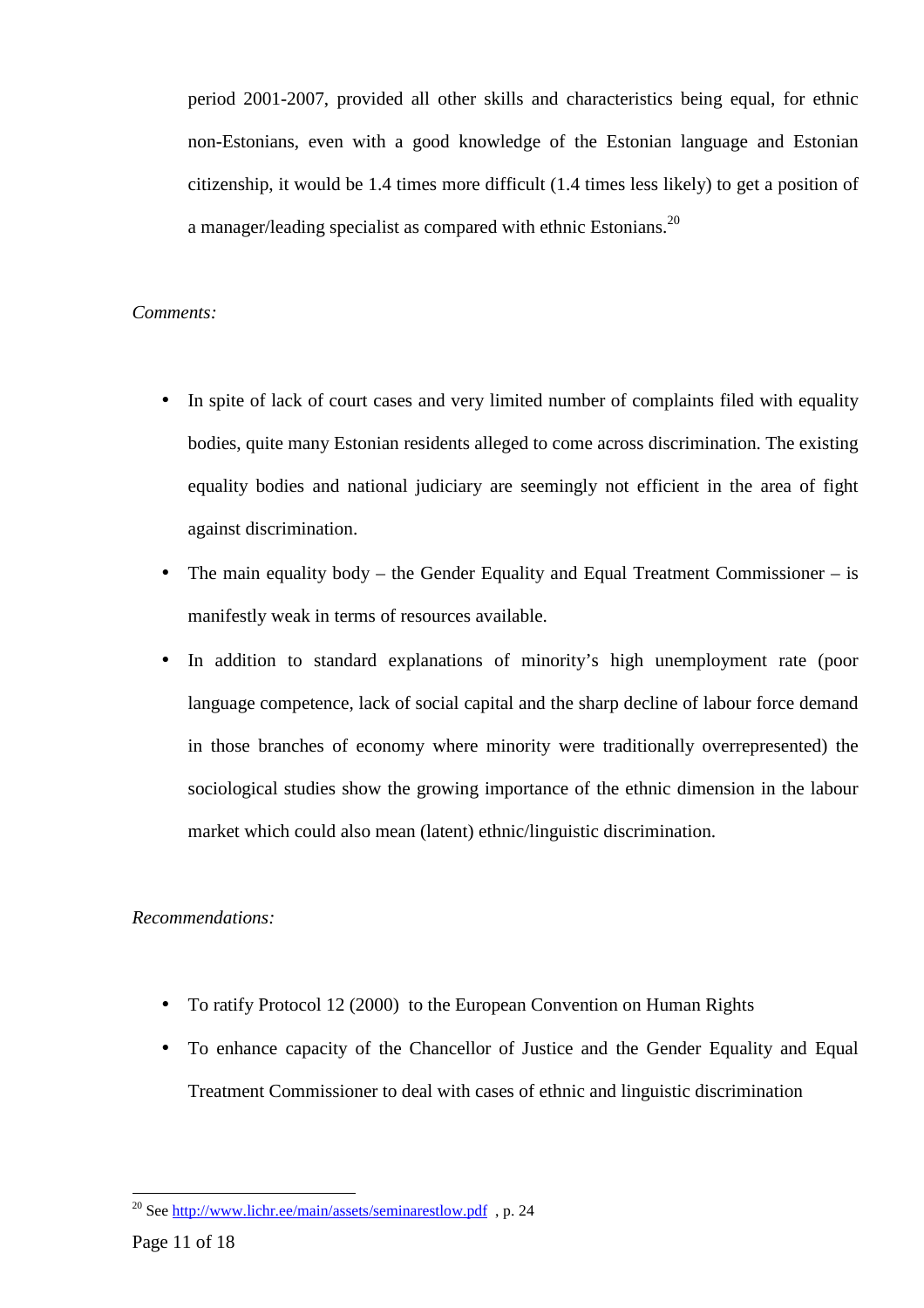- To organise large-scale public awareness campaigns to make the Equal Treatment Act known to the general public
- To ensure training of judges and public prosecutors to deal with discrimination cases
- To monitor on a regular basis situation in various areas of social life as regards discrimination, especially on the labour market.

### **Racism, xenophobia**

#### *Facts:*

- In 2003-2009 only one crime was registered on the grounds of Article 151 (incitement of hatred) of the Penal Code.<sup>21</sup> "Proving of a causal link between hate speech and the resulting damaging consequences is impossible in most cases and therefore such acts have been punished either as offences against person or property" (national report, section 65).
- The Security Police Board (special service) regularly mentions leaders and some civic and political organisations of Russian-speakers and Muslims in their annual reviews. They are normally mentioned because of their "suspicious contacts" with the Russian Federation and Muslim countries and organisations. $^{22}$
- There are disagreements between ethnic majority members (and the Estonian State) and ethnic minorities (especially Russians) regarding interpretation of recent history, especially in the context of the WWII.

<sup>&</sup>lt;sup>21</sup> See http://www.just.ee/orb.aw/class=file/action=preview/id=49210/Kuritegevuse+andmed+2003-2009.xls <sup>22</sup> See http://www.kapo.ee/eng/annual-reviews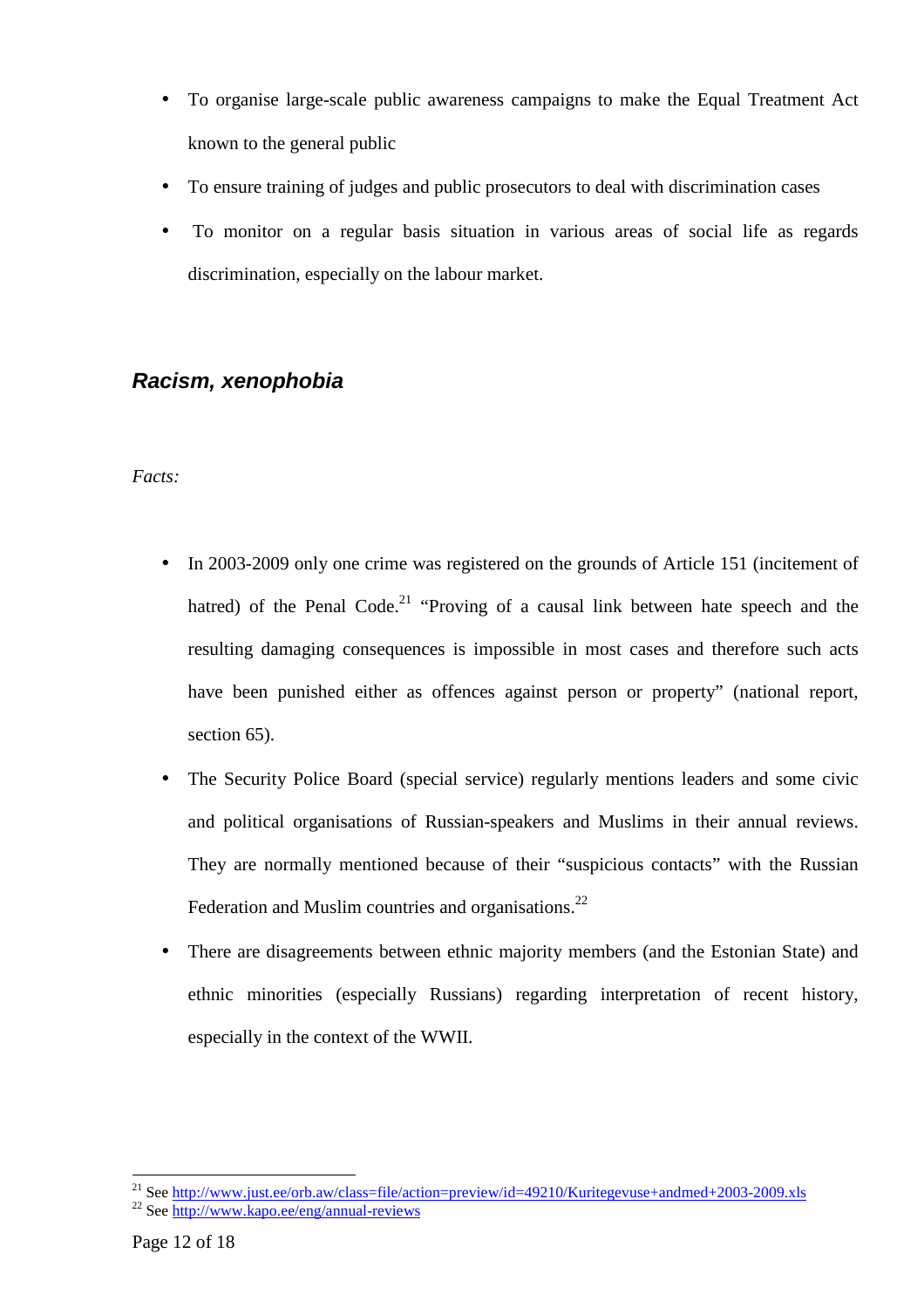#### *Comments:*

- Estonian criminal law is not efficient as a tool to fight racism, xenophobia and related intolerance. Hate speech may practically not result in criminal or any other procedures.
- The activities of the Security Police put under question mark government's intention to promote mutual understanding between majority and minority population and to tolerate cross-border cooperation of minority groups.
- Addressing some vulnerable topics in recent history of the country may undermine minorities' trust in Estonian State and society (e.g. official positioning of Estonian soldiers of Nazi Germany Army as fighters for Estonian independence).

#### *Recommendations:*

- To transpose the EU Framework Decision on combating racism and xenophobia (2008)
- To amend the Penal Code to make it an efficient tool to fight incitement of hatred, including hate speech
- To monitor the activities of the Security Police as regards minority communities' leaders and organisations
- To reconcile majority' and minority' historical views to promote shared core values in the society.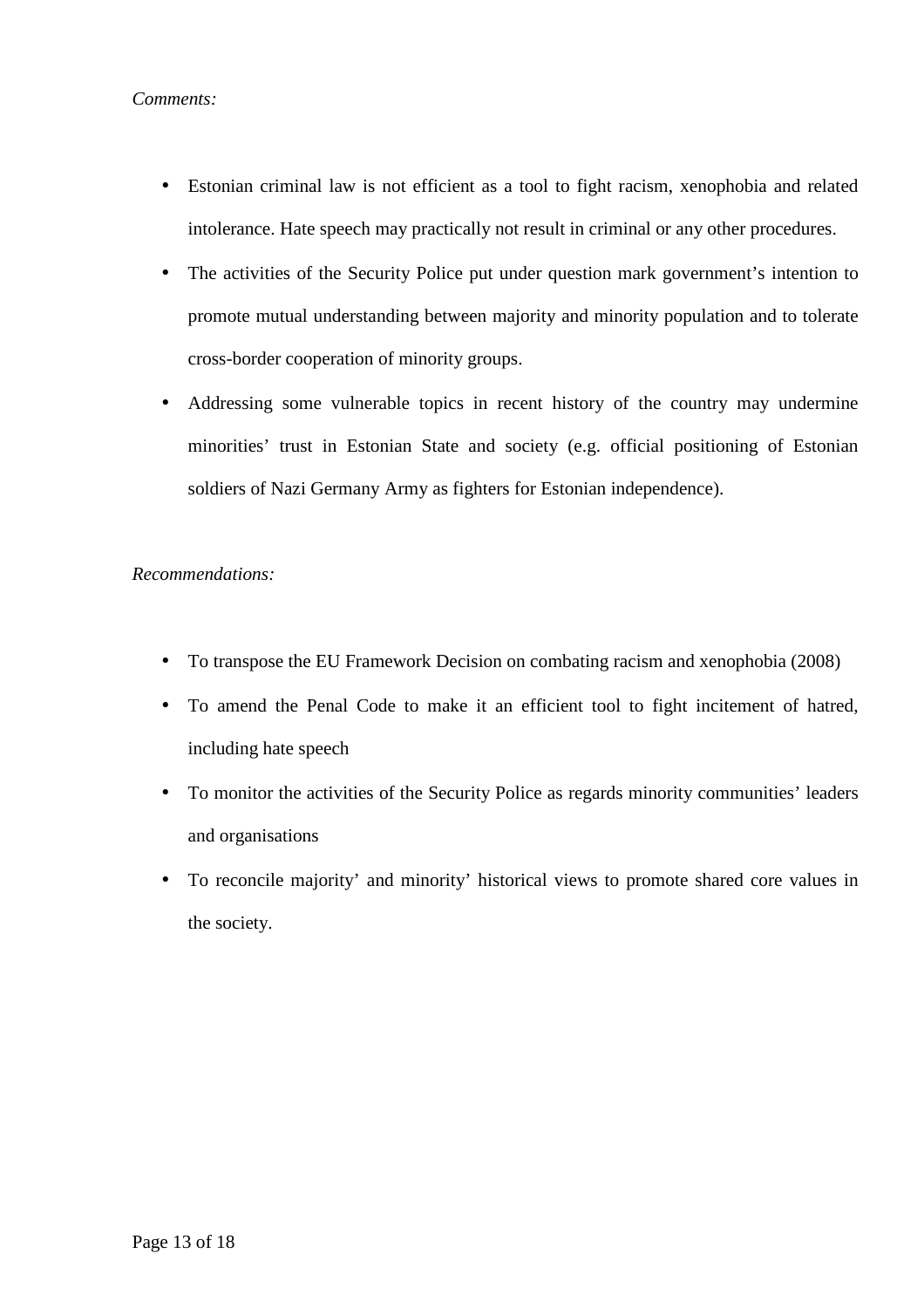# **Persons with disabilities and elderly persons**

### **Access to services, access to justice**

#### *Facts:*

- Estonian and Russian-speakers are more or less proportionally represented among elderly people and disabled.  $^{23}$
- According to Estonian legislation all information for consumers (including medicaments and in the context of providing medical services) shall be provided in Estonian. Translation into minority language is permitted but not obligatory. The law does not address issues related to the use of minority languages in hospitals, pharmacies, or in the context of supply of dangerous goods.
- The valid law provides lower-income strata members with the right to apply for state legal aid. An application shall be submitted to court only in Estonian. Residents and citizens of the EU can also submit documents in English. $^{24}$
- From 1 October 2009 the Register of Communicable Diseases started to collect data on HIV-positives. In 1 October 2009 - 7 June 2010 115 persons were registered as HIVpositive. Among them 90% were ethnic Russians, 8% - ethnic Estonians and 2% others.<sup>25</sup>
- According to official data, in 2008 a total of 67 cases of death associated with drug use were registered in the Death Register of the National Institute for Health Development. The majority of those who died in 2008 lived in Tallinn and nearby in Harju county (46), and Ida-Viru county (16). Most of the deceased were (ethnic) Russians  $(52)$ <sup>26</sup>

 $\overline{a}$ <sup>23</sup> See http://pub.stat.ee

 $^{24}$  State Legal Aid Act (Article 12 (5))

 $25$  Data provided on request by the Ministry of Social Affairs (7 June 2010)

<sup>&</sup>lt;sup>26</sup> See http://www.emcdda.europa.eu/attachements.cfm/att\_112021\_EN\_NR\_2009\_ET.pdf , p. 33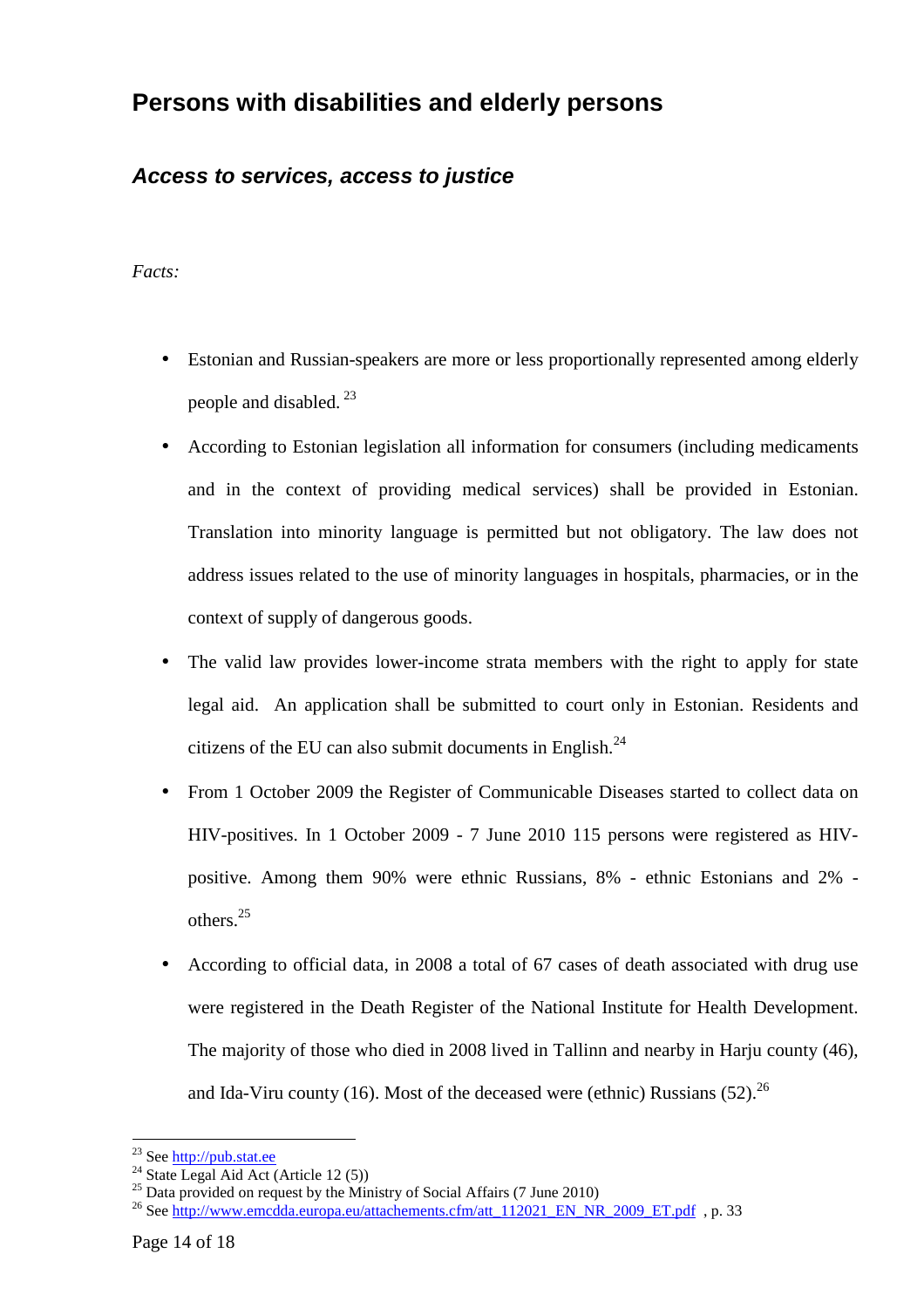- Russian-speaking persons with disabilities and elderly persons (as well as minors) may face serous language constrains while they often do not speak Estonian. In general in hospitals, pharmacies and in some shops oral Russian is used only if staff members both speak the language and are agreed to use it. Conflicts over use of languages in medicine are regularly reported by local Russian-language media.<sup>27</sup> Russian-speakers make up some 1/3 of all population of the country.
- Persons with disabilities and elderly persons are traditionally overrepresented among the poor. Estonian courts shall be addressed in Estonian (some exceptions were made for prisoners). Needy non-Estonian speakers have serious problems in access to courts and state legal aid while they should apply in written in Estonian.
- The problem of HIV/AIDS and drug addiction has a noticeable ethnic dimension in Estonia.

### *Recommendations:*

- To introduce more flexible language policies to meet the basic interests of large groups of the population who cannot learn Estonian due to age and disability constrains
- To consider ethnic dimension of HIV/AIDS and drug addiction problem in Estonia while planning measures in the field.

<sup>&</sup>lt;sup>27</sup> See e.g. http://www.dzd.ee/?id=250362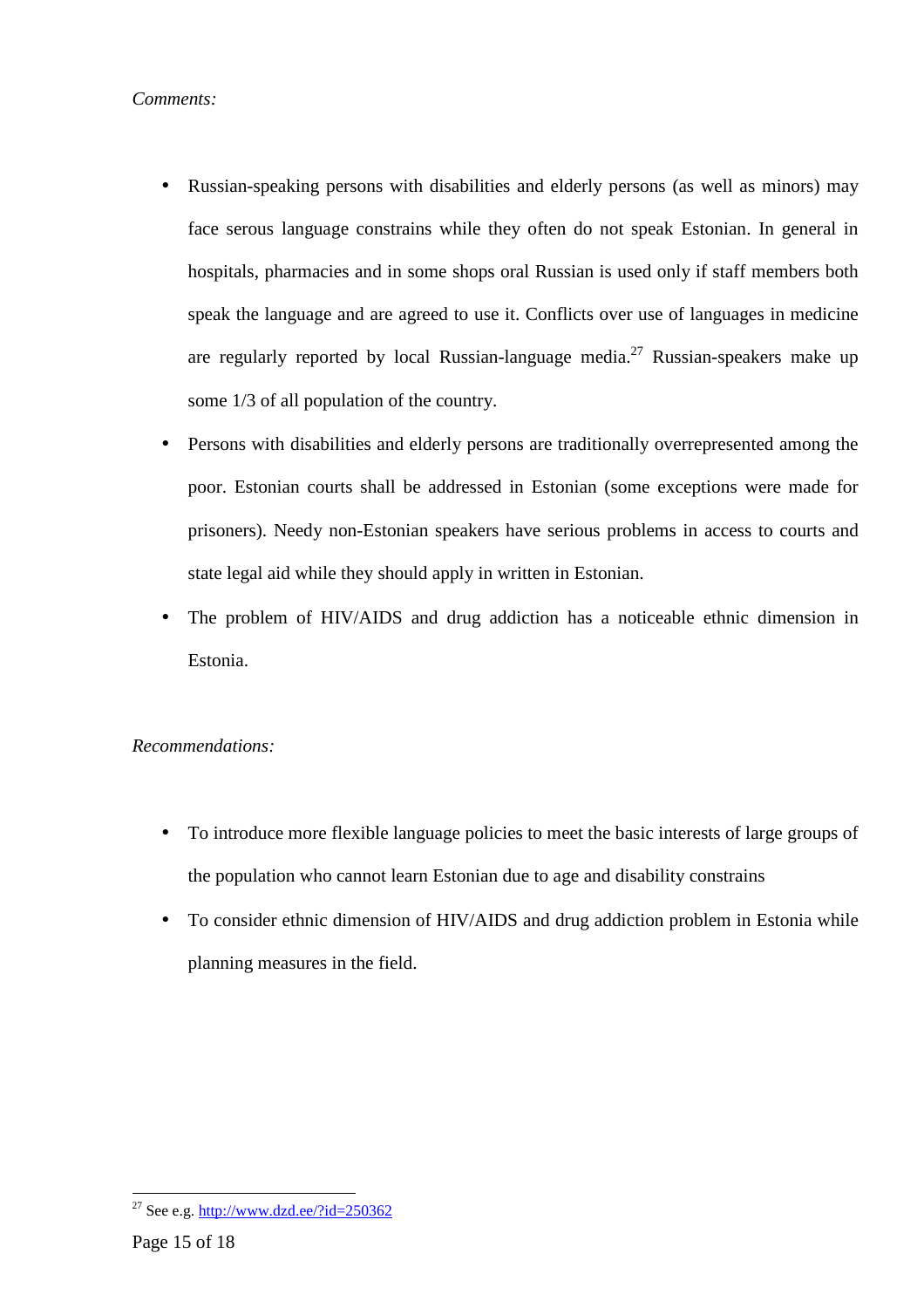# **Education**

# **Publicly funded education in Russian**

*Facts:* 

- The school system is heavily influenced by low birth rates in Estonia.
- At the moment pre-school and general school education is provided in both Estonian and Russian. Publicly funded higher education is provided almost exclusively in Estonian.
- According to Statistics Estonia in 1991 students of Russian schools made up 37% of all school students, while in 2009 they were as few as  $19\%$ .<sup>28</sup> According to Ministry of Education and Research in 1993/94 academic year 17% of all higher education students studied in Russian (both publicly funded and private colleges and universities); starting from 2002/03 their percentage is fixed at about  $10^{29}$
- As a result of a reform all publicly funded Russian-language upper secondary schools will turn to be Estonian-language educational facilities (because at least 60% of all education work shall be organised in Estonian there).<sup>30</sup> The transition period started in 2007 and shall be completed in 2011. Exceptions are possible but never been applied in practice.
- Neither Estonian Constitution nor Estonian laws and by-laws provide guarantees for preservation of publicly funded Russian-language education.

 $\overline{a}$ <sup>28</sup> See http://pub.stat.ee

<sup>&</sup>lt;sup>29</sup> See http://www.vm.ee/?q=en/node/5692

<sup>&</sup>lt;sup>30</sup> Article 21 (1) of the Basic School and Upper Secondary School Act stipulates that the language of instruction is the language in which at least 60% of the teaching on the obligatory curriculum is given.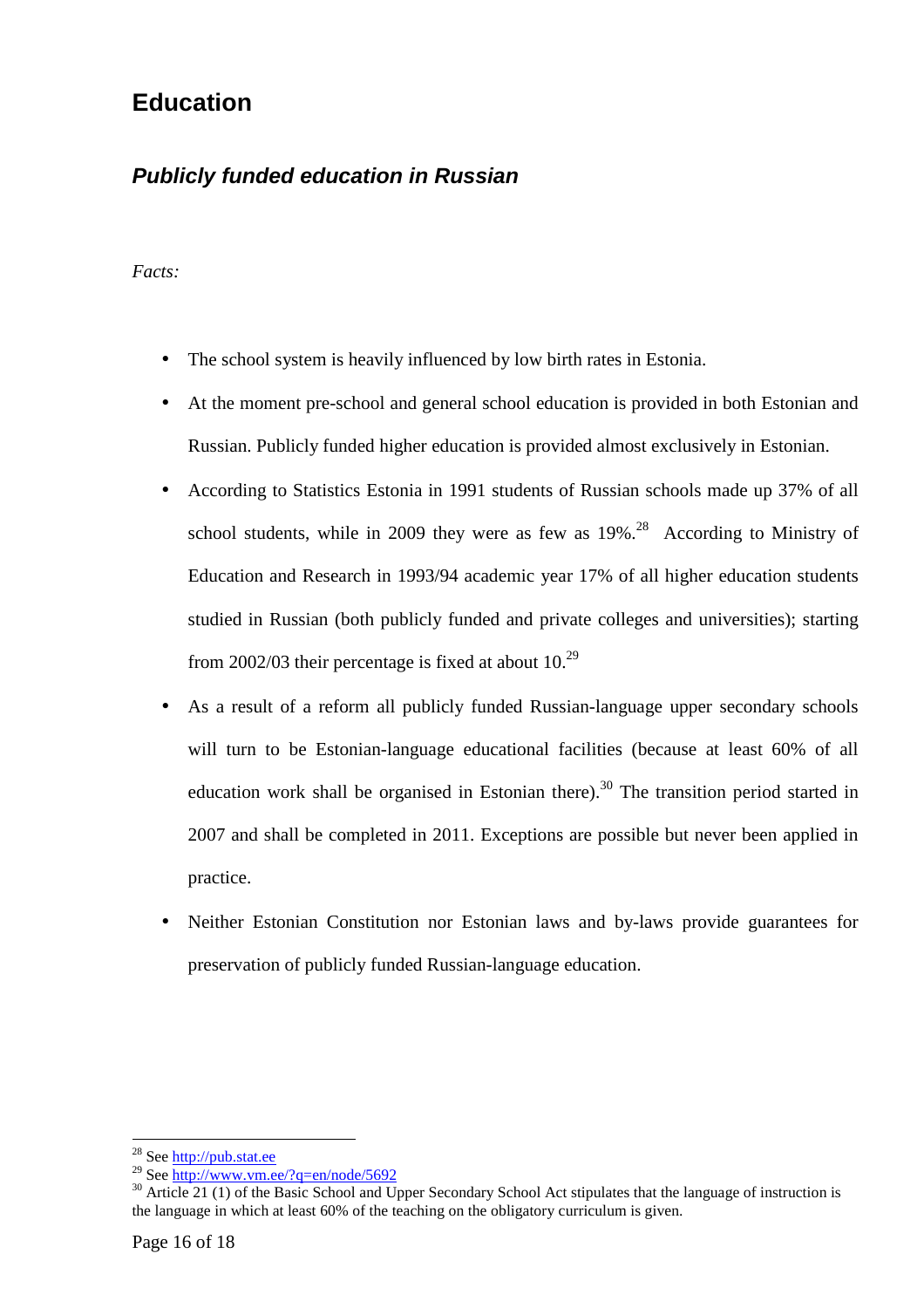- In addition to bad demography, the diminishing number of school students studying in Russian is influenced by various factors, especially very limited opportunities to get higher education in Russian and official policies to promote monolingualism in almost all spheres of public life.
- Russian schools are often closed or merged by local authorities in the interests of *optimisation*. There are almost no legal opportunities for parents and students to contest in courts even the closure of a single Russian school in a particular settlement.
- Transition of Russian upper secondary schools to Estonian was started in 2007 despite protests of minority members. For instance, in 2007 this transition was completely or partially supported by 31% of surveyed Russian-speakers. More support was observed in 2008 (data by the Estonian Open Society Institute). $31$
- According to the 2009 study of the Tartu University from  $\frac{1}{2}$  to 2/3 of surveyed students of Russian schools which are undergoing reform reported specific linguistic problems participating in new classes in Estonian (poor understanding of the content, frustration etc). $32$
- The reform is criticised by pro-minority experts as poorly prepared and lacking strategic vision. There is a risk that for Russian-language students better proficiency in Estonian will be accompanied with downgrading knowledge of subjects. Some experts also raise concerns in terms of preservation of minority ethnic identity.
- In early 1990s the educational level of ethnic Estonians and Russian-speakers was more or less the same. According to the study conducted by the Institute of International and Social Studies of the Tallinn University, there has emerged a noticeable educational gap

 $\overline{a}$  $31$  I. Proos, I. Pettai. Russian-speaking Youths: the Position and Expectations of a New Generation. Brief Summary of Materials of Sociological Study, Tallinn: Eesti Avatud Ühiskonna Instituut, 2008, p.28

<sup>&</sup>lt;sup>32</sup> See www.hm.ee/index.php?popup=download&id=10415, p. 70.